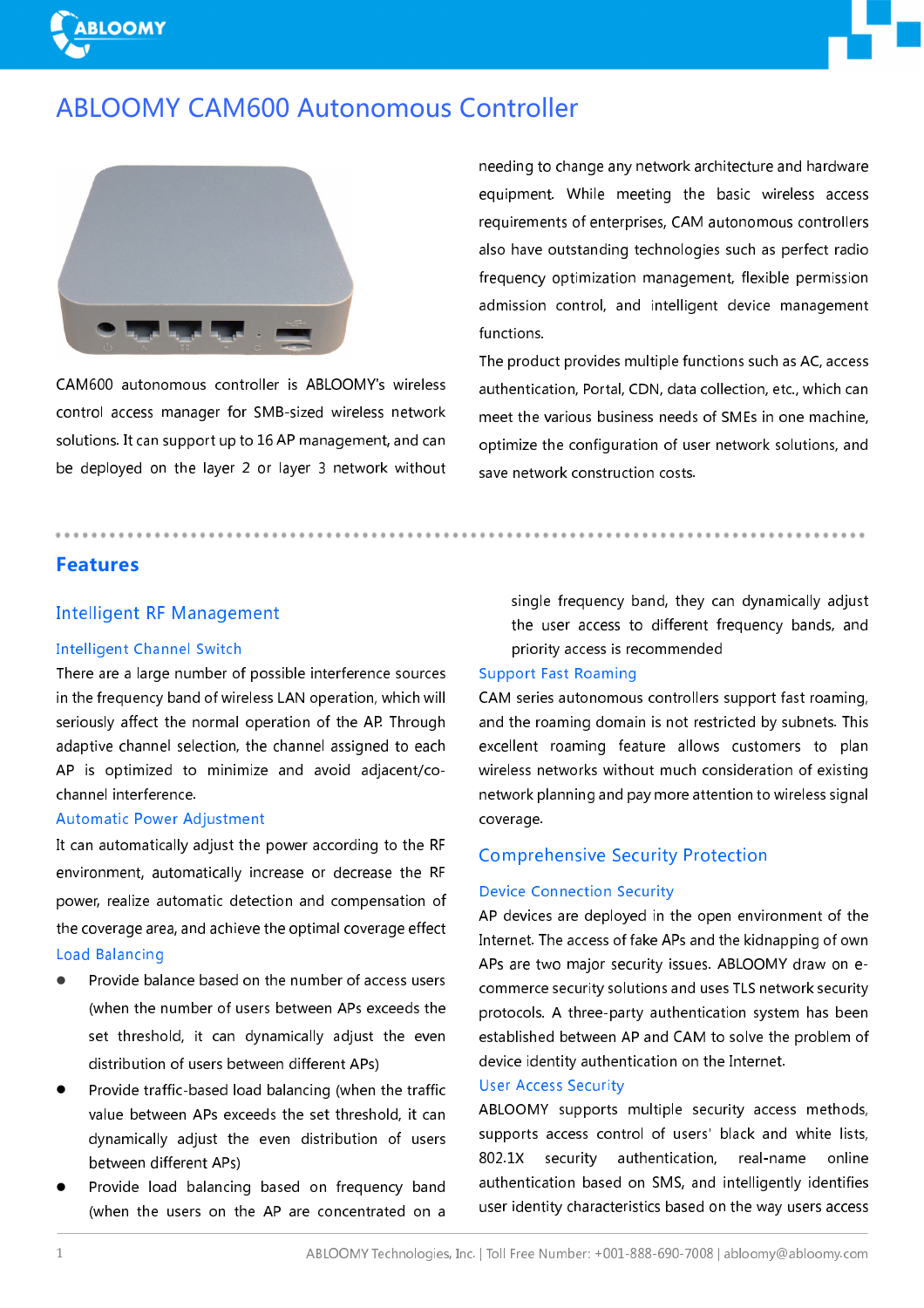the network, allowing users to enjoy customization strategy and service.

#### **Illegal Device Detection**

Provide wireless intrusion detection WIPS function, by continuously monitoring the wireless space, looking for illegal access points and temporary networks, for the detected Rouge AP and Station, provide warnings and attacks for illegal devices/users

## **Differentiated Service Experience**

#### **Mobile Office**

With the advent of mobile internet, enterprises are facing more and more urgent needs for mobile office. ABLOOMY can provide remote office services. No matter employees are travel, work from home or anywhere, they can extend the enterprise VPN network and enjoy the same application environment in the company.

#### Differentiated service based on physical location

The CAM has built-in AP location information identification. which can set different network services based on physical location information. For example, the AP at the front desk provides visitors with Internet access, while restricting access to the Internet and designated internal resources only. Employees in office locations implementing 802.1x to access the company network for the company's internal services.

#### Right management based on user roles

User-based access control is a major feature of CAM series products, which can define role access/access permissions (including time, location, role, QOS permissions), and can define one or more roles for users, each role can have different access rights, control users' upstream and downstream bandwidth, and provide users with differentiated management services.

- Role: can define roles for local authentication users and bind with access policies through binding MAC, IP, ESSID, VSLAN and roles
- Access: The access strategy can define the specific location and time information of the access strategy, and bind with the role; the location can define the specific AP location and VSLAN; the time accuracy can be to the second:
- Permissions: Permission policies can define access policies, control users' online behavior, and bind with

roles and access policies; access policies and access rules can customize protocols and ports to control online behaviors.

### Application control based on time

Time-based service control can be set, such as setting to turn off the LED lights of the device after 9 pm, or the AP to turn to offline mode during holidays, restart the device at a fixed time every month, and turn off the probe scan of the device during peak traffic, starting the automatic device upgrade service at 2 am, etc.

# **Consolidate Basic Function**

#### AP Plug N Play

After the AP is connected to the network, as long as the route to the CAM device is reachable, it can automatically register and receive the wireless rules and policies formulated on the CAM device without manual configuration and maintenance by professional technicians each time.

#### Flexible data forwarding

- User traffic can be decided by the AP whether to be forwarded locally by the AP or aggregated to the CAM for centralized forwarding;
- Under same AP, one SSID data traffic is forwarded locally, and one or more SSID data traffic is forwarded centrally through the CAM;

#### Alarm function

Rich early warning service, providing interface status alarm, device offline alarm, illegal AP/client alarm, high CPU, memory, hard disk usage alarm, DHCP address exhaust alarm, license expire alarm, etc. The scope and service can be customized. The alarm information is notified to the network administrator via SMS and email to prevent accidents.

#### **Automated O&M Services**

The products are all based on strategic implementation of network operations, such as strategic O&M services based on AP equipment, which can realize automatic equipment upgrade, automatic fault detection, automatic switching of AP working mode, automatic information collection, automatic control of LED lights, automatic restart of equipment and other services. Ensure the reliability of services when the business is busy, and realize network upgrades or fault detection when the network is idle. All of this without human real-time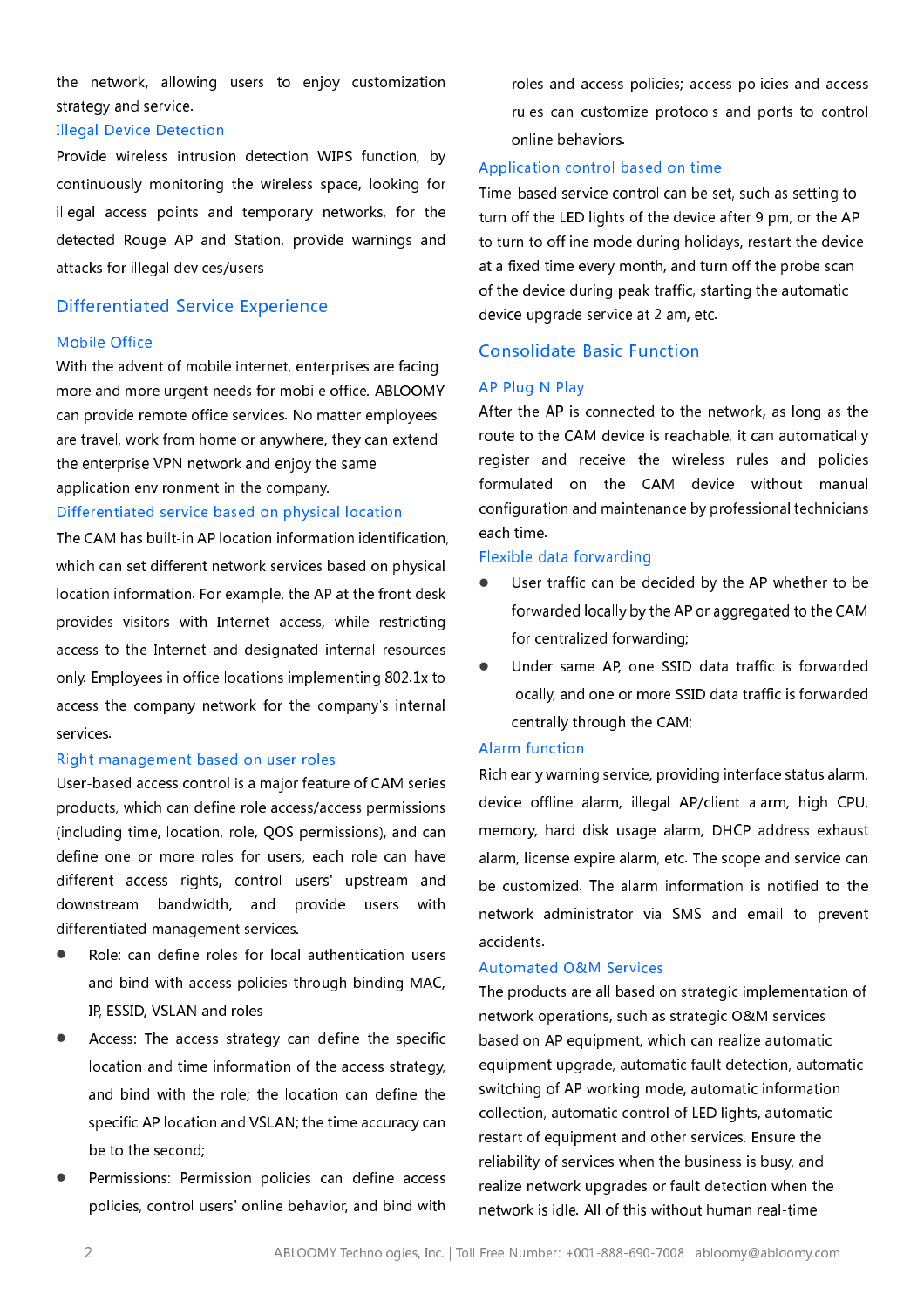participation, and can be completed automatically, simplifying the difficulty of network O&M.

# **Realized Manageable Network**

# Support probe function

ABLOOMY AP supports the probe function, which can set the acquisition frequency of the probe according to the application scenario, and at the same time supports the AP to switch to the pure probe mode. As long as the Wi-Fi client opens the Wi-Fi connection, the AP can obtain the mobile terminal's MAC, associated third-party AP, signal strength and other information. At the same time, the collected information can be submitted to ABLOOMY's offline data collection server (VDS), combined with VDS to achieve user positioning, historical track and other services.

# Transform existing network to achieve unified authentication

- Integrated wired and wireless management:  $\bullet$ ABLOOMY can manage the existing wired network, and the existing user traffic needs to be passing through the CAM, so as to realize the integrated management and authentication of wired and wireless networks;
- Compatible with existing wireless networks: For  $\bullet$ deployed wireless networks, ABLOOMY's unique third-party wireless management function can be used to manage equipment from mainstream thirdparty AP manufacturers.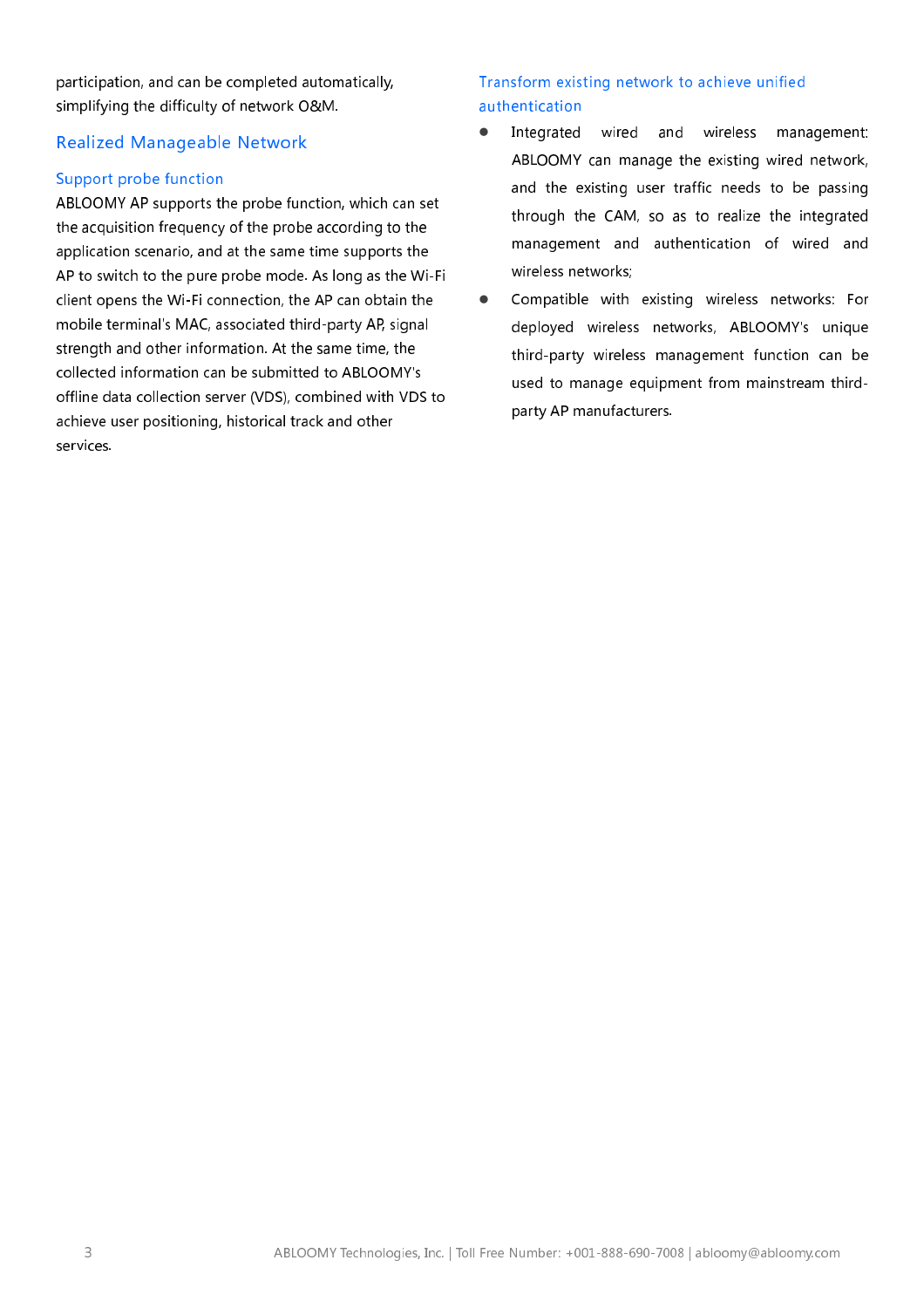# **Hardware Specification**

| Hardware Specification      |                                                                      |  |
|-----------------------------|----------------------------------------------------------------------|--|
| Number of manageable<br>APs | ≤16个                                                                 |  |
| Max manageable users        | 1000个                                                                |  |
| Memory                      | 2GB                                                                  |  |
| Flash                       | 8GB                                                                  |  |
| Dimension                   | L118.0 x W118.0 x H28.0mm                                            |  |
| Weight                      | 150g                                                                 |  |
| Power Consumption           | $\leq 12W$                                                           |  |
| <b>Physical Ports</b>       | $\mathbf 0$<br>Power: DC12V                                          |  |
|                             | Console 1: RJ45 serial port                                          |  |
|                             | n p<br>WAN x 1: 10/100M port<br><b>TIME</b>                          |  |
|                             | LAN x 1: 10/100M port                                                |  |
|                             | С<br>Factory reset                                                   |  |
|                             | USB x 1: USB port                                                    |  |
|                             | TFx 1: TF $\pm$ (8G, 16G, 32G, 64G various storage capacity options) |  |
| Working Environment         | Operating Temperature: 0°C ~ 50°C                                    |  |
|                             | Storage Temperature : -10°C~70°C                                     |  |
|                             | Operating Humidity: 10%~90% (Non-condensing)                         |  |
|                             | Storage Humidity: 5%~95% (Non-condensing)                            |  |

# **Software Specification**

| Protocol             | 802.11a/b/g/n/ac, 802.1P, 802.11e, 802.11k, 802.11 |
|----------------------|----------------------------------------------------|
|                      | ARP、DHCP、TFTP、OSPF、STP                             |
| <b>WLAN Topology</b> | <b>AC Discovery</b>                                |
|                      | Support broadcast discovery CAM                    |
|                      | Support DHCP option 43 discovery CAM               |
|                      | Support manual assignment CAM                      |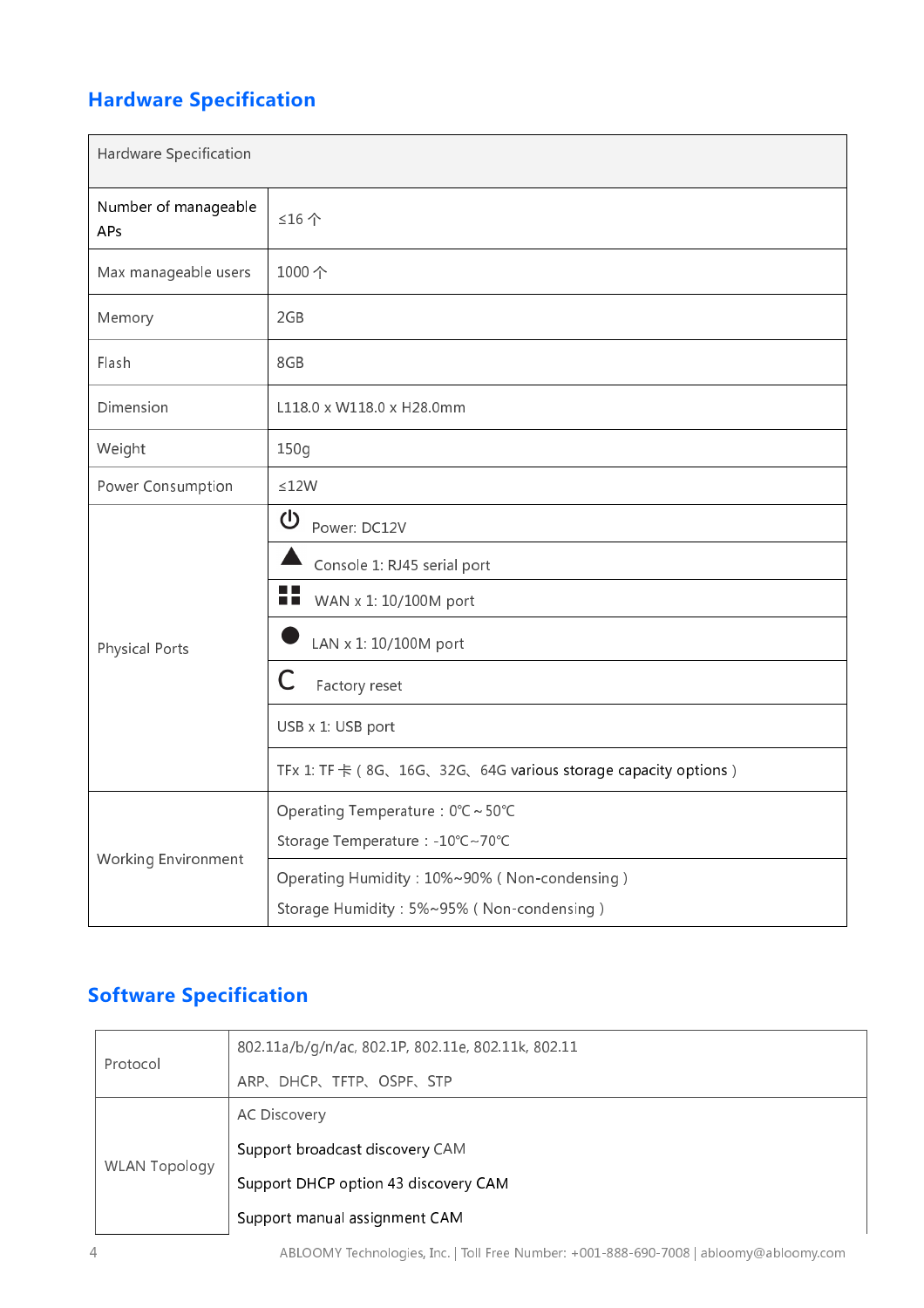|                  | <b>Support DNS discovery</b>                                                       |
|------------------|------------------------------------------------------------------------------------|
|                  | Deployment                                                                         |
|                  | Support AP/AC layer 2 or 3 network topology                                        |
|                  | Support cloud AC network topology<br>$\bullet$                                     |
|                  | Redundancy                                                                         |
|                  | Support 1+1 hot backup mode                                                        |
|                  | Support n+1 backup mode                                                            |
|                  | Channel and power configuration                                                    |
|                  | Supports automatic and manual power adjustment<br>$\bullet$                        |
|                  | Supports automatic and manual channel adjustment                                   |
| RF Management    | Supports automatic and manual rate adjustment<br>$\bullet$                         |
|                  | Load balancing                                                                     |
|                  | Support traffic-based load balancing<br>$\bullet$                                  |
|                  | Support user-based load balancing                                                  |
|                  | Support RF-based load balancing                                                    |
|                  | Support local forwarding                                                           |
| Data Forwarding  | Support central forwarding                                                         |
| & Authentication | Support local NAT forwarding mode (user obtains address from AP)                   |
|                  | Support CAPWAP tunnel encryption between AP and AC                                 |
|                  | Support centralized authentication, local forwarding mode;                         |
|                  | Support User Blacklist<br>$\bullet$                                                |
| User             | Support limit of user access<br>$\bullet$                                          |
|                  | Support kicking out user access<br>٠                                               |
| Management       | Support user isolation<br>٠                                                        |
|                  | Support user group access isolation (VPN isolation)<br>$\bullet$                   |
| Authentication   | Encryption type                                                                    |
|                  | Support OPEN/WPA-PSK/WPA2-PSK combine encryption<br>$\bullet$                      |
|                  | Support WEP/TKIP/AES encryption                                                    |
|                  | <b>User Authentication</b>                                                         |
| and Encryption   | Support MAC, portal, 802.1x authentication<br>$\bullet$                            |
|                  | Support Mac and portal combine authentication<br>$\bullet$                         |
|                  | Support SMS authentication<br>$\bullet$                                            |
|                  | Support billing based on duration and flow rate (built-in UMS billing system)<br>٠ |
|                  | Support access and role assignment based on terminal MAC address;<br>$\bullet$     |